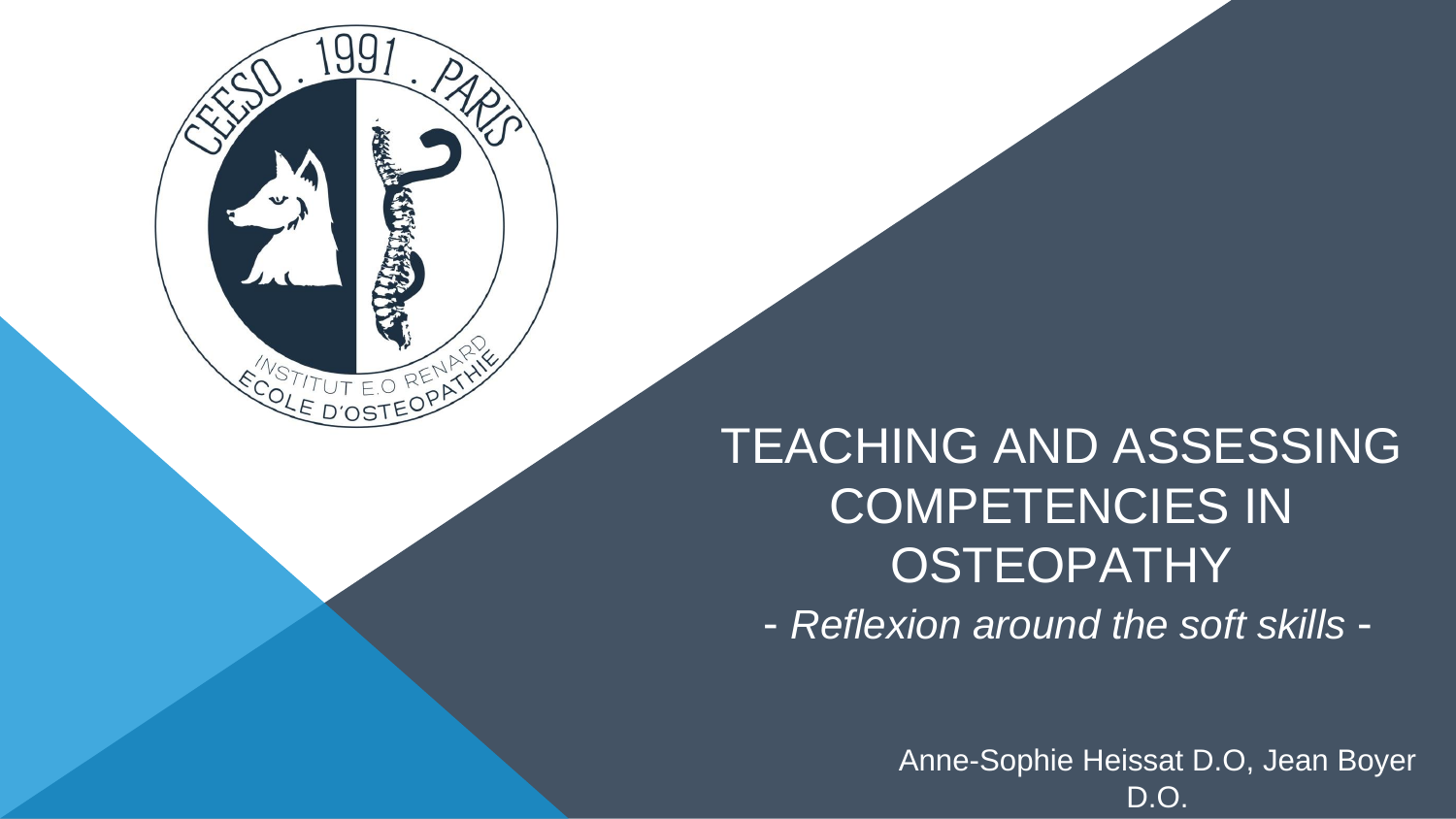# MANUAL THERAPISTS ARE SOFT SKILLS



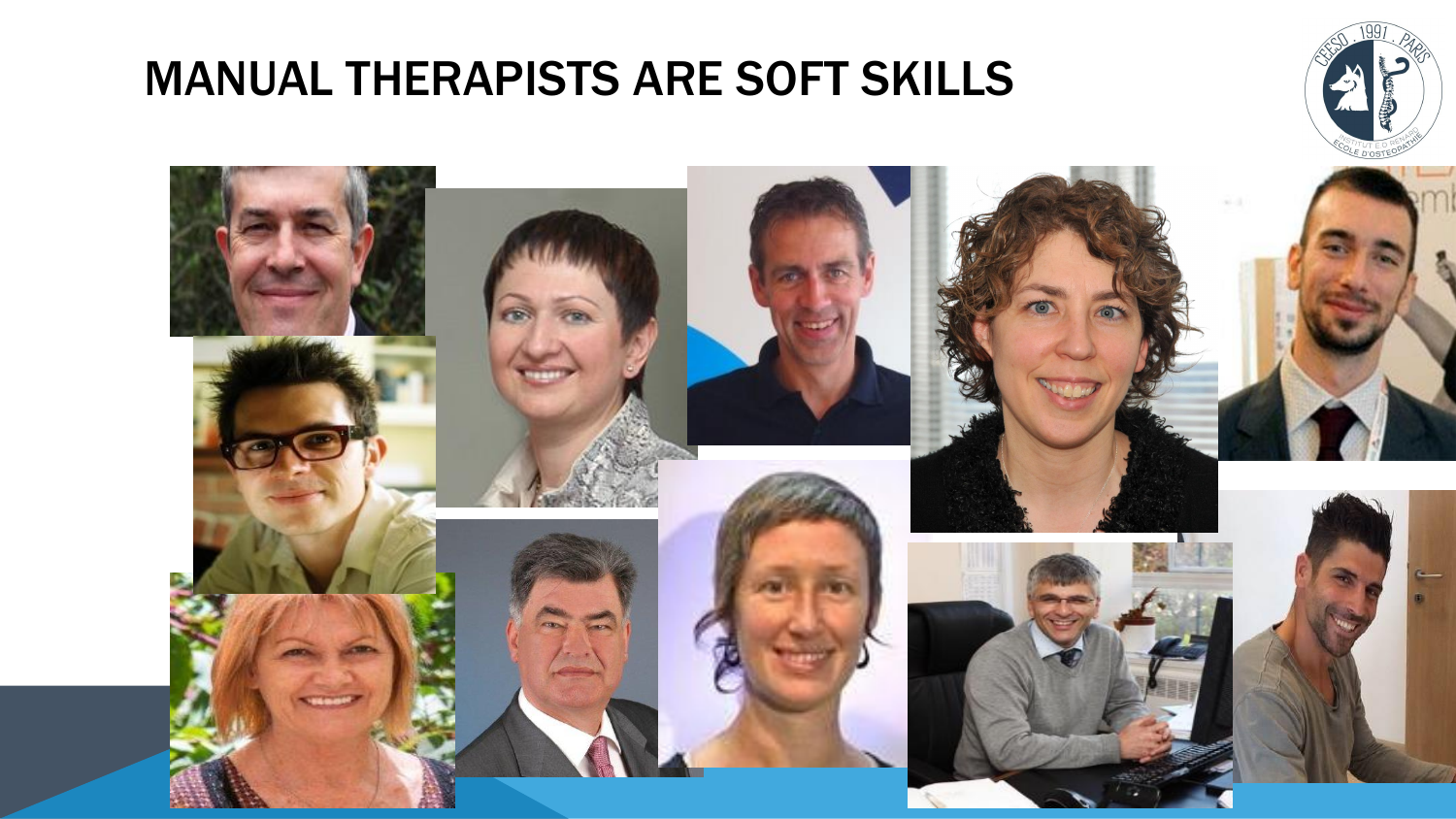# ABOUT SOFT SKILLS…

# **Personality**

# **Attitude**



# **Behavior**



(Moss and Tilly 2001)



# Formal and technical knowledge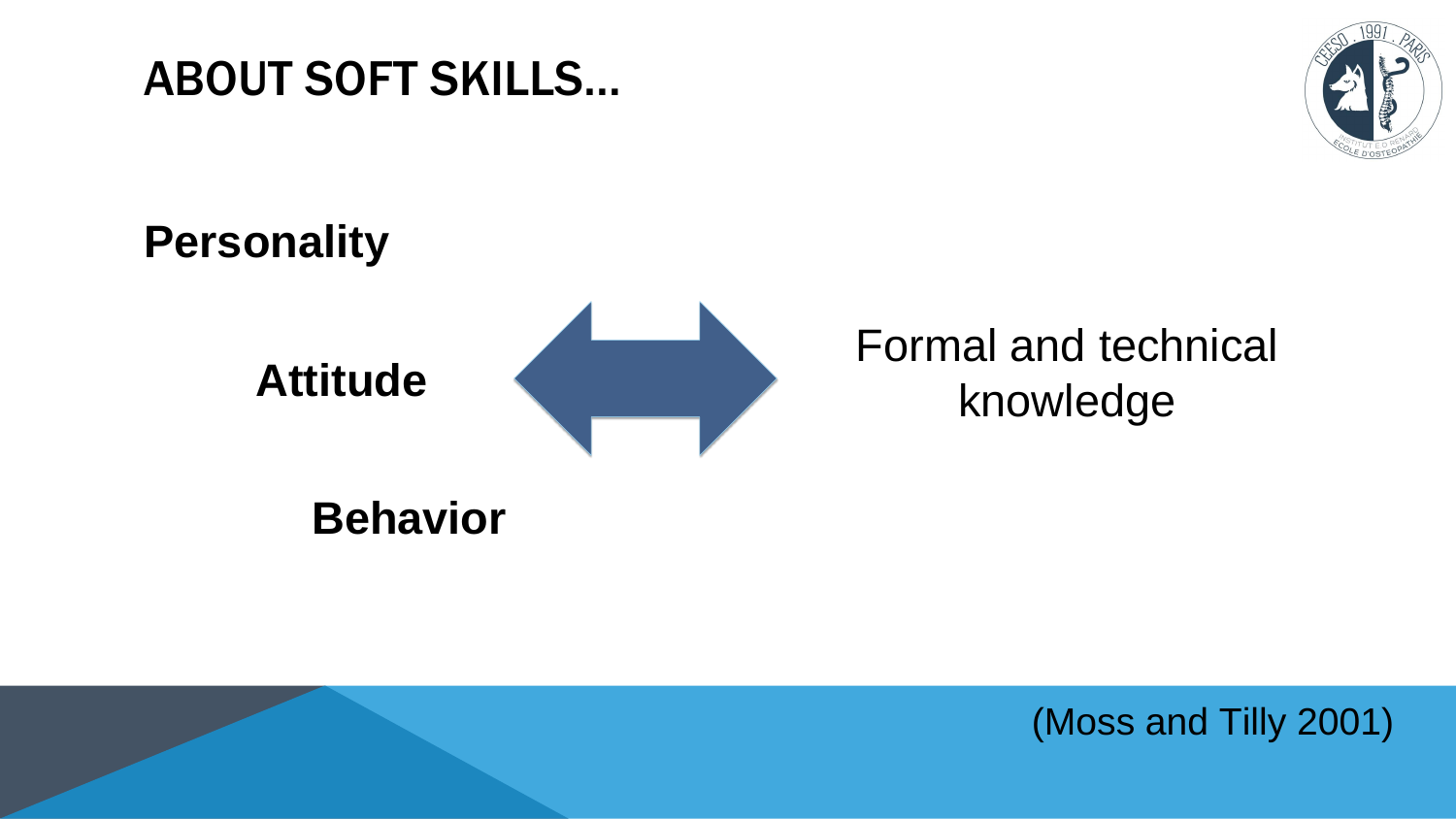# *Challenge for the osteopath : balancing hard skills and soft skills*

# *Challenge for the teacher :*

- We know how to teach and assess hard skills

- Do we know how to teach and assess soft skills ?



# $IQ + EQ - SUCCSS$



# HARD SKILLS VS SOFT SKILLS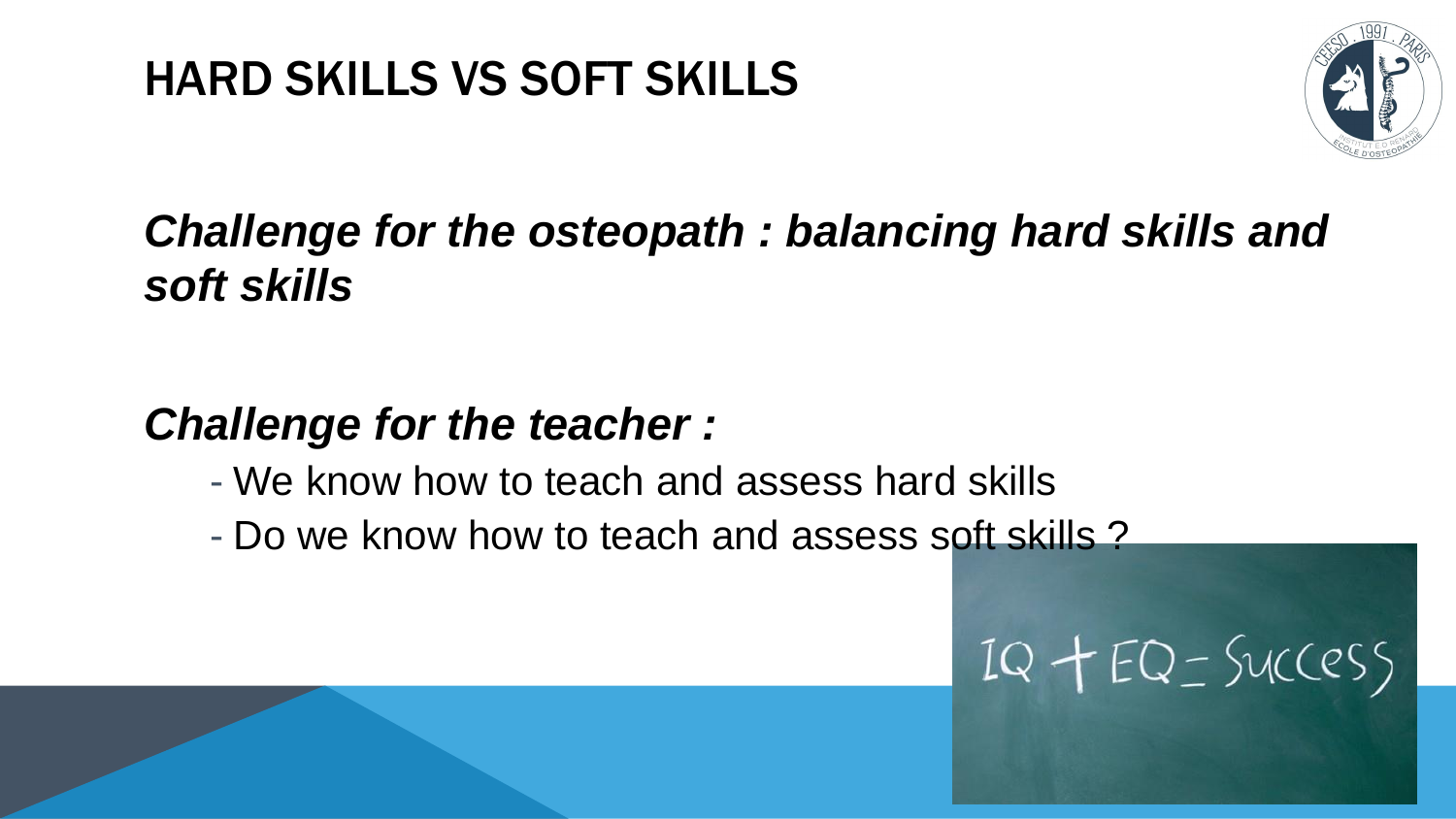# SOFT SKILLS THROUGH THE BIOPSYCHOSOCIAL MODEL

- 
- 

#### **APPEARANCE Bio**

• Dynamism • Good communication and expression • Body language

### **INTERACTION WITH THE PATIENT Social**

• Empathy • Intention to treat Good listening • Building a PPR based on mutual trust through an osteopathic manipulative treatment

- **WAY OF MIND Psycho**
	- Positive attitude
	- Self confidence
		- Flexibility
- Problem managing skills

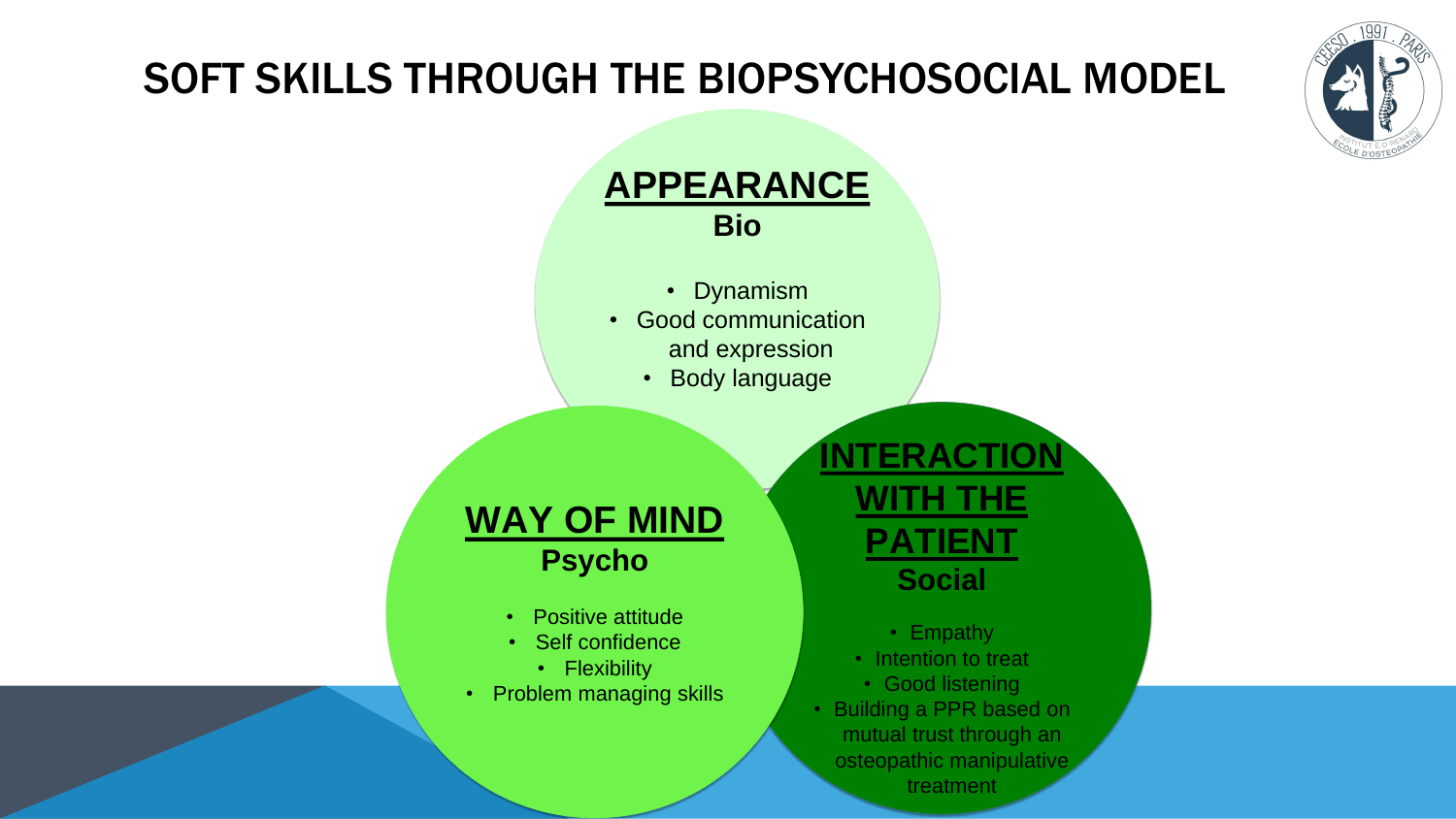# WORKSHOP

# *2 reflexion groups / 20 minutes :*

### **How can soft skills be teached during osteopathic studies, step by**

- **step ?**
- **step ?**



### **How can soft skills be evaluated during osteopathic studies, step by**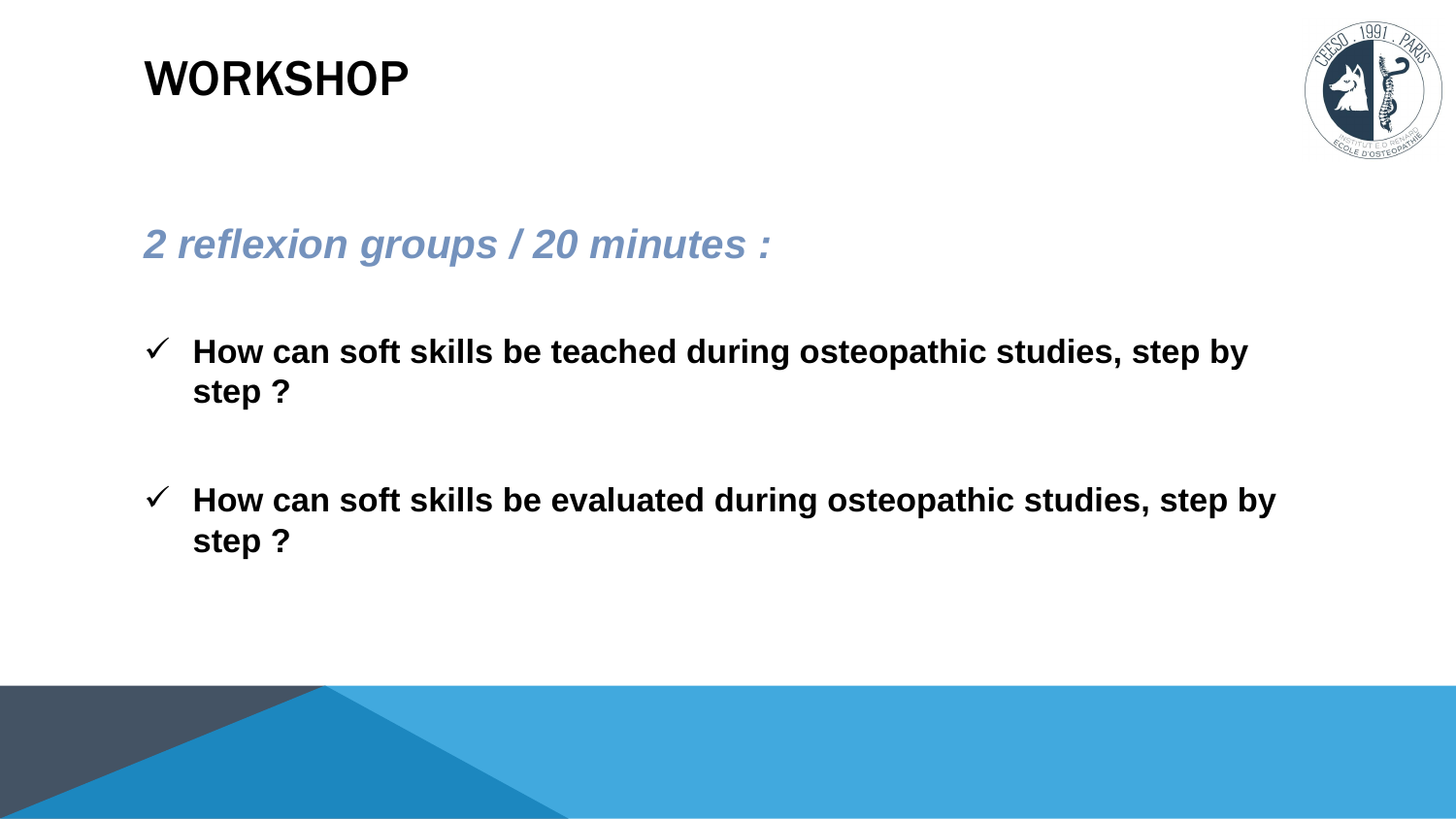# TEACHING THE SOFT SKILLS

## *Teaching what ?*

### **First cycle**

« Evidence of me »

- $\checkmark$  Understanding the patient
- $\checkmark$  Feeling the patient/practicioner relationship

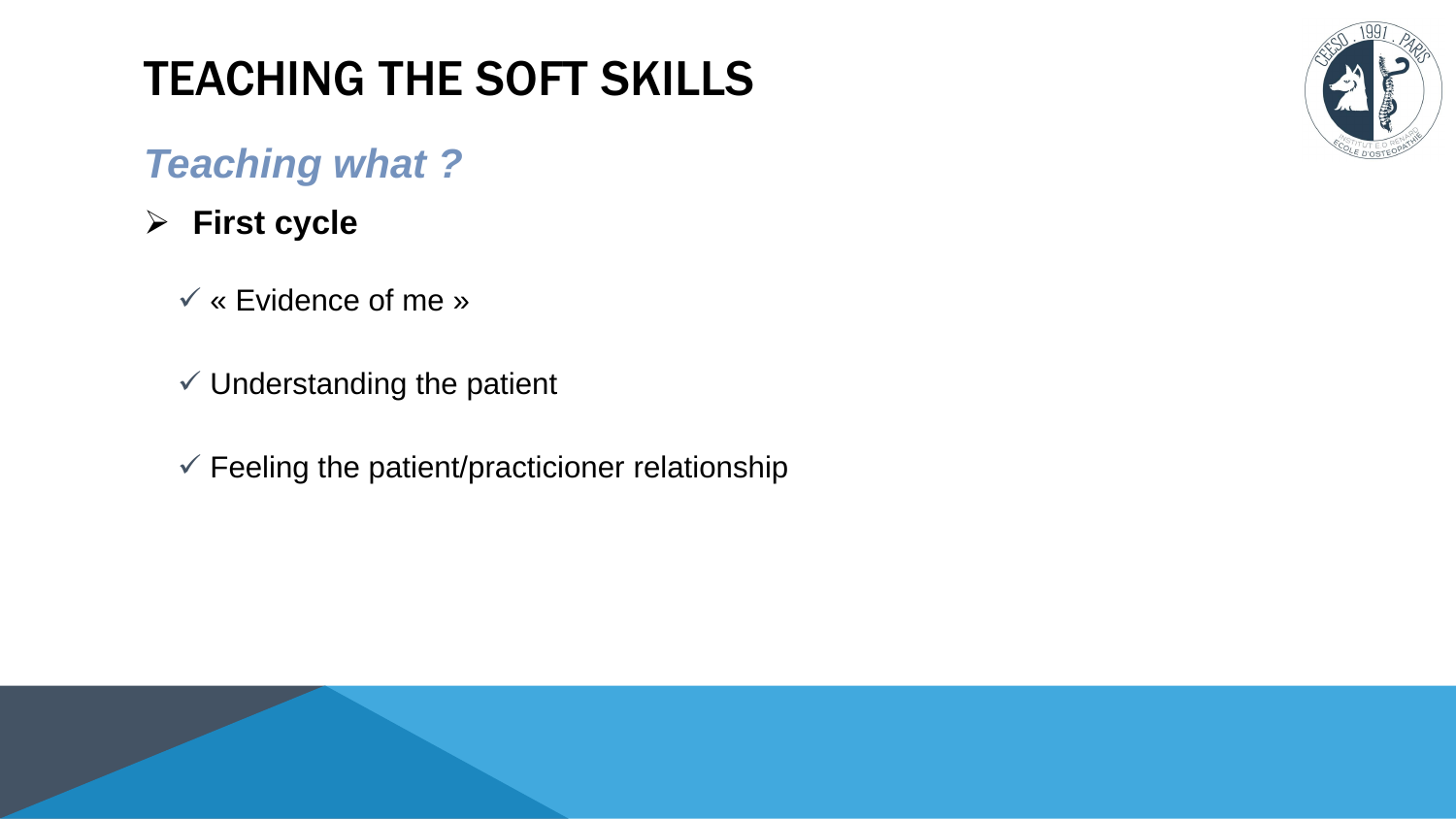# TEACHING THE SOFT SKILLS

# *Teaching what ?*

### **Second cycle**

#### $\checkmark$  Verbalisation

- Managing the patient complain
- Formulate osteopathic principles to explain capacities of improvement

#### $\checkmark$  Being affirmated as an health practitionner

 $\checkmark$  Adaptating care to the patient in his own BPS model

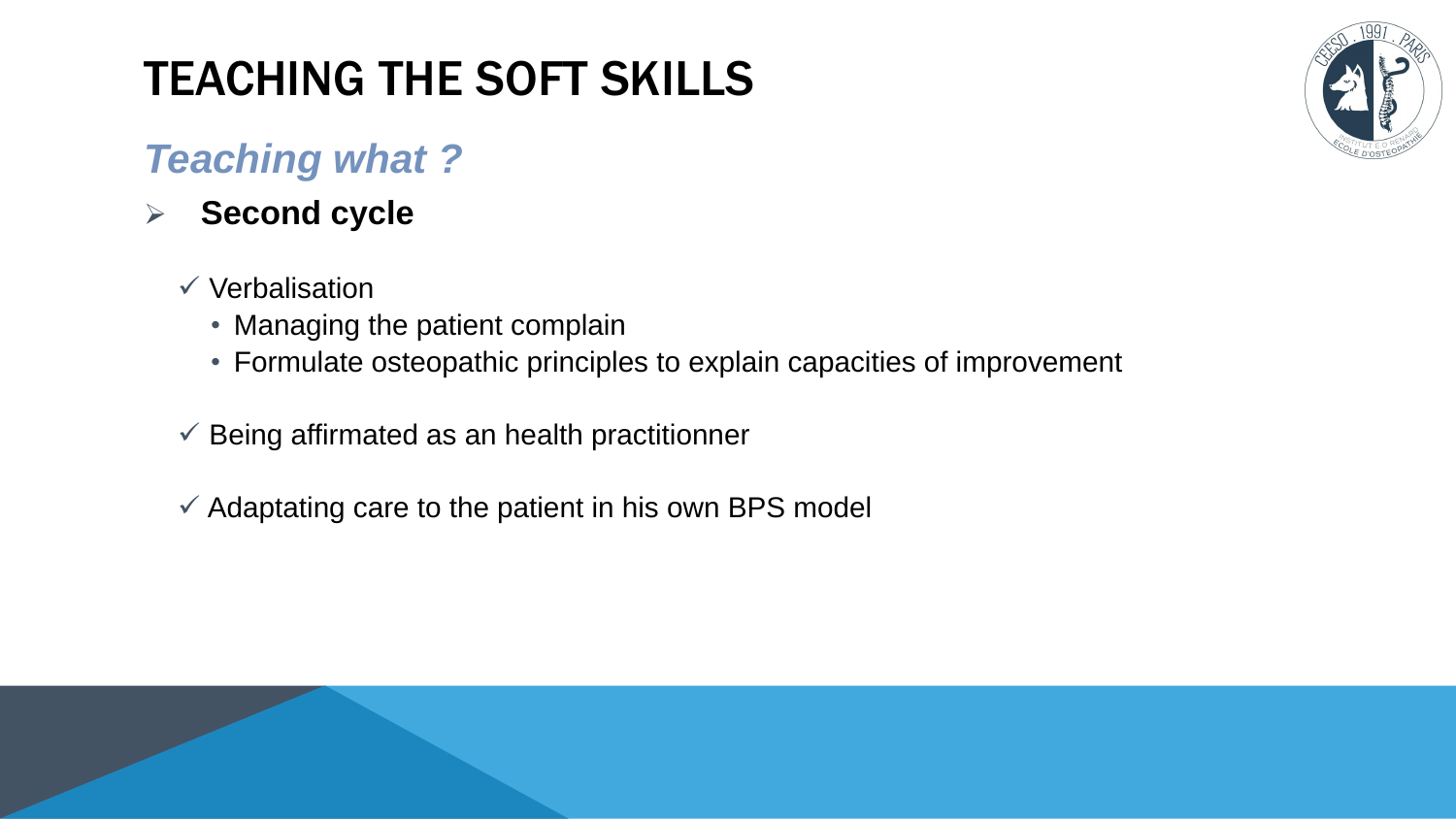# TRIANGLE AS A TOOL

### *Bio-psycho-chimical*



# **Psychosocial Influences Mechanical influences**

#### **Chemical influences**



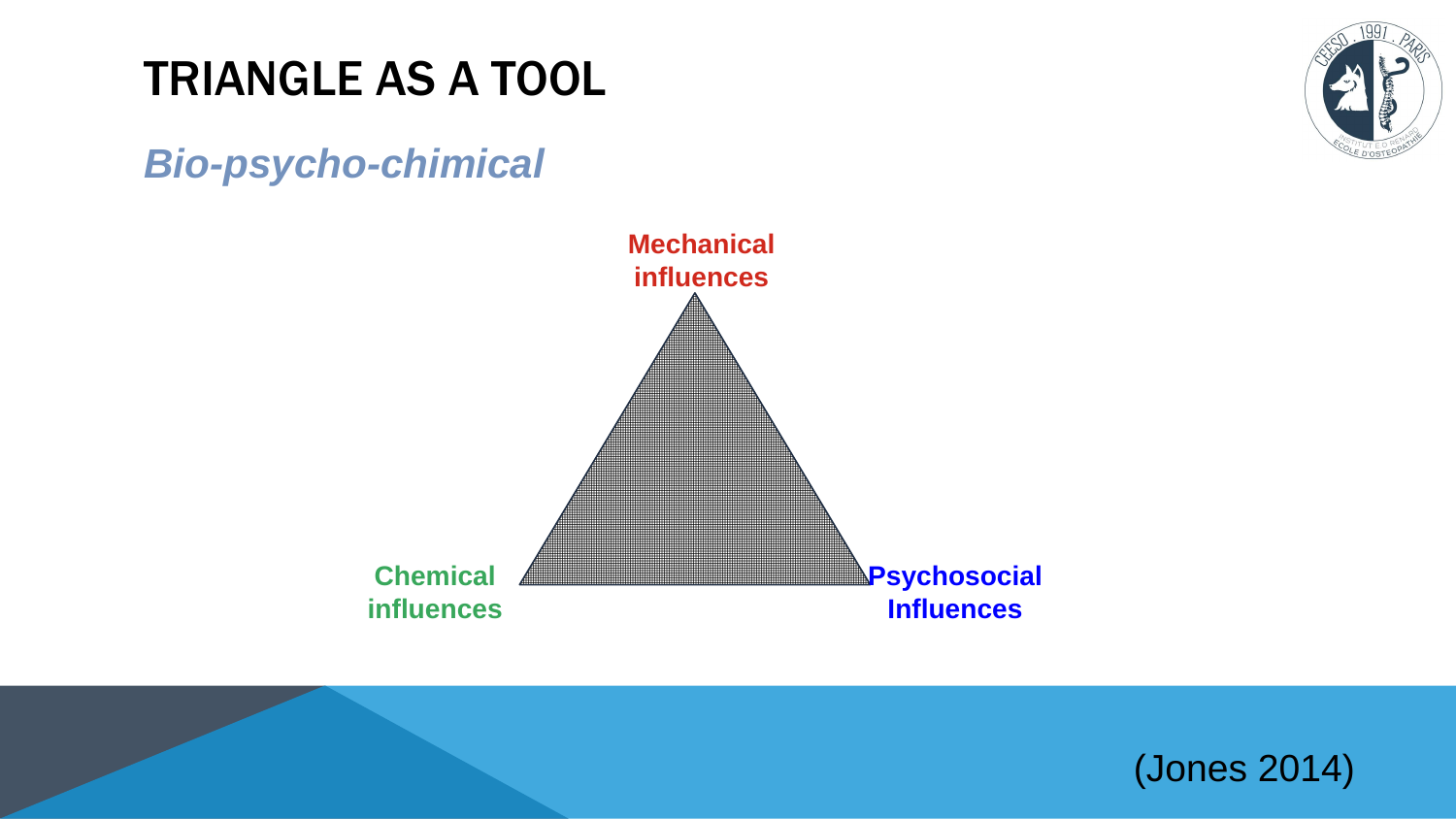# TEACHING THE SOFT SKILLS

# *Teaching how ?*

# *Teaching through the soft skills*

- $\checkmark$  Student confidence in the teacher
- $\checkmark$  Teacher confidence in himself
- $\checkmark$  Empathy supporting student teacher relationship (partnership)

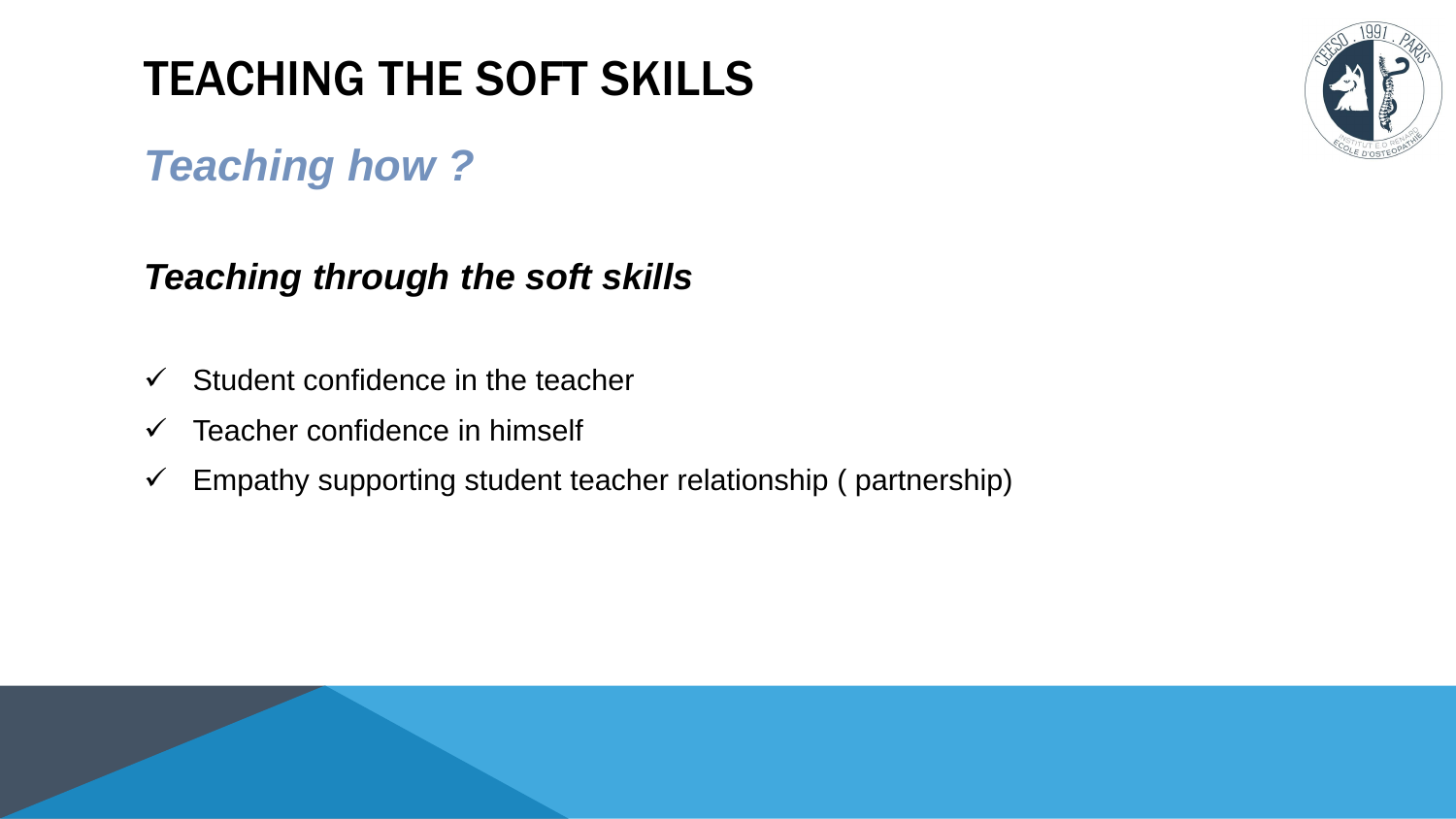# ASSESSING THE SOFT SKILLS

#### *Same triangle as a tool of assessment*





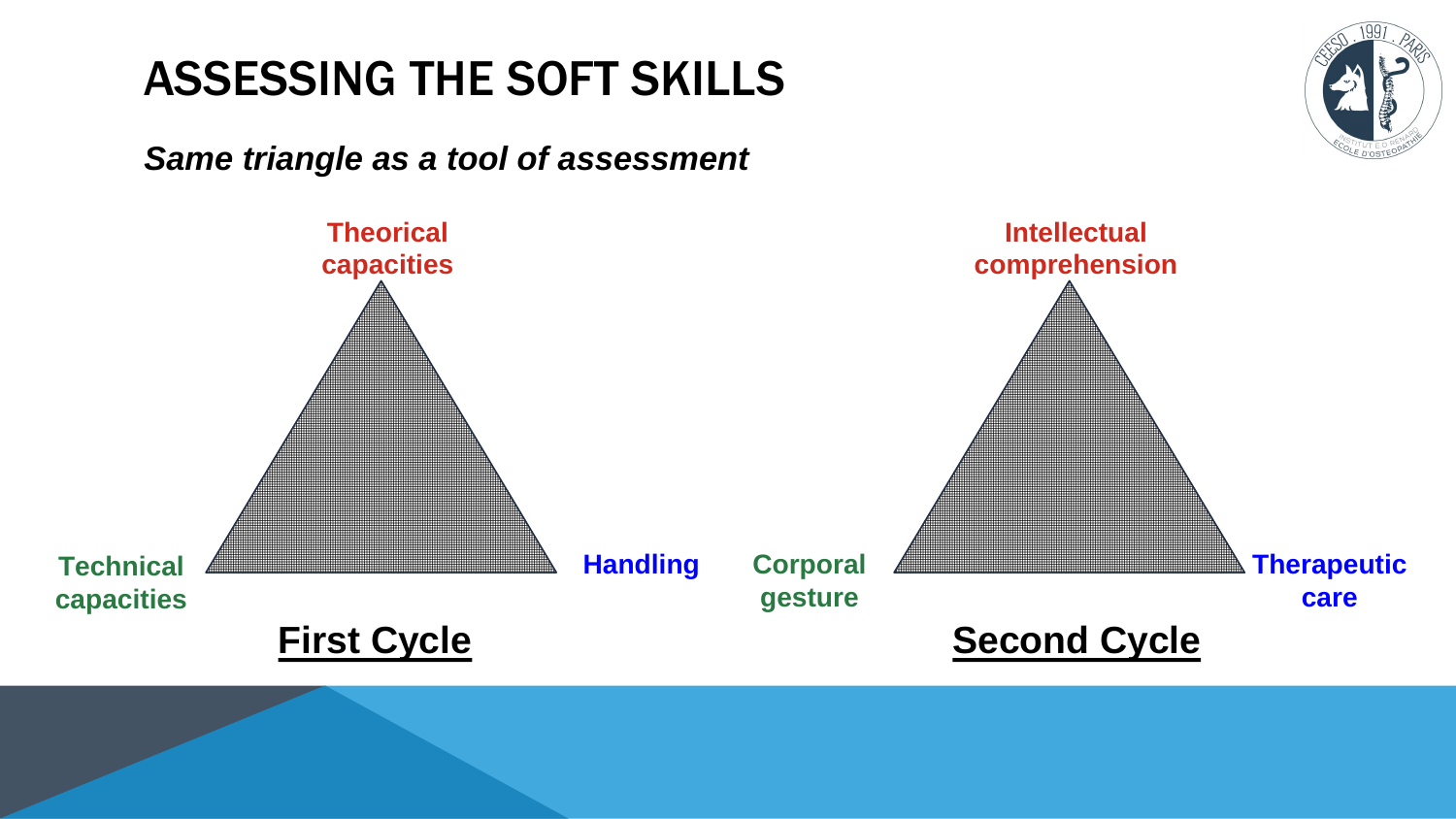# ASSESSING THE SOFT SKILLS







![](_page_11_Picture_3.jpeg)

![](_page_11_Picture_4.jpeg)

![](_page_11_Picture_5.jpeg)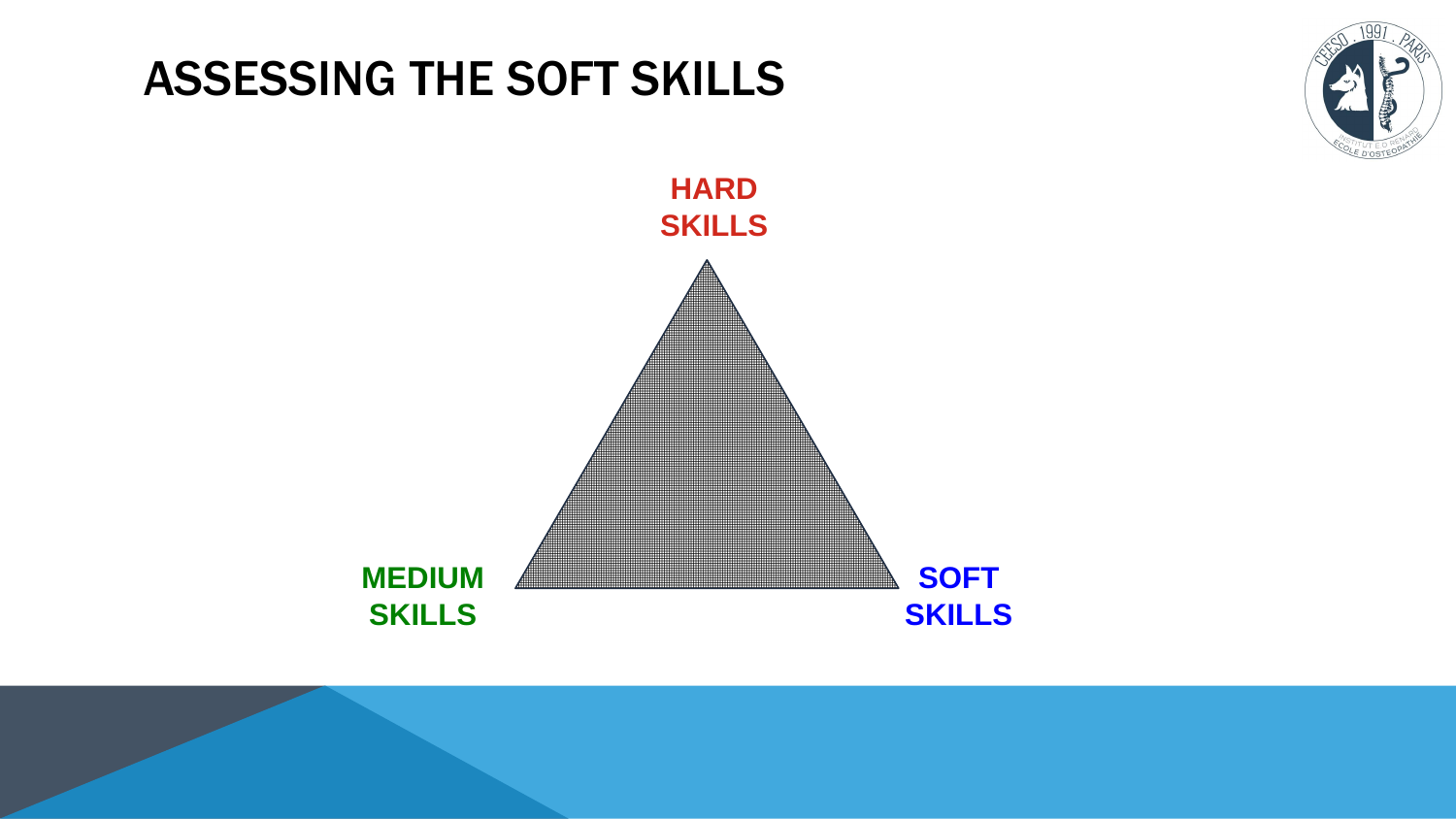# REFERENCES

- Dayala J. An interesting review on soft skills in dental practice Clin Diagn Res. 2015; 9 : 19-21 • Engel G. The need for new medical model : a challenge for biomedicine. Science. 1977; 196 : 129-136
- 
- Evan BJ. Effect of communication skills training on student's diagnostic efficiency. Med educ; 1991; 25 : 517- 26
- Jenkins V. Can communication skills training alter physician's beliefs and behavior in clinics. Clin Oncol. 2002; 20 : 765-769
- Jones L. The pain and movement reasoning model : Introduction to a simple tool for intergated pain assessment. Manual Therapy. 2014; 19 : 270-276
- Lockwood S. Evidence of me in evidence based medicine. BMJ. 2004; 329 : 1033-1035
- Moss P and Tilly C. Stories employers tell. Book 2001; p44

![](_page_12_Picture_8.jpeg)

![](_page_12_Picture_9.jpeg)

![](_page_12_Picture_10.jpeg)

![](_page_12_Picture_11.jpeg)